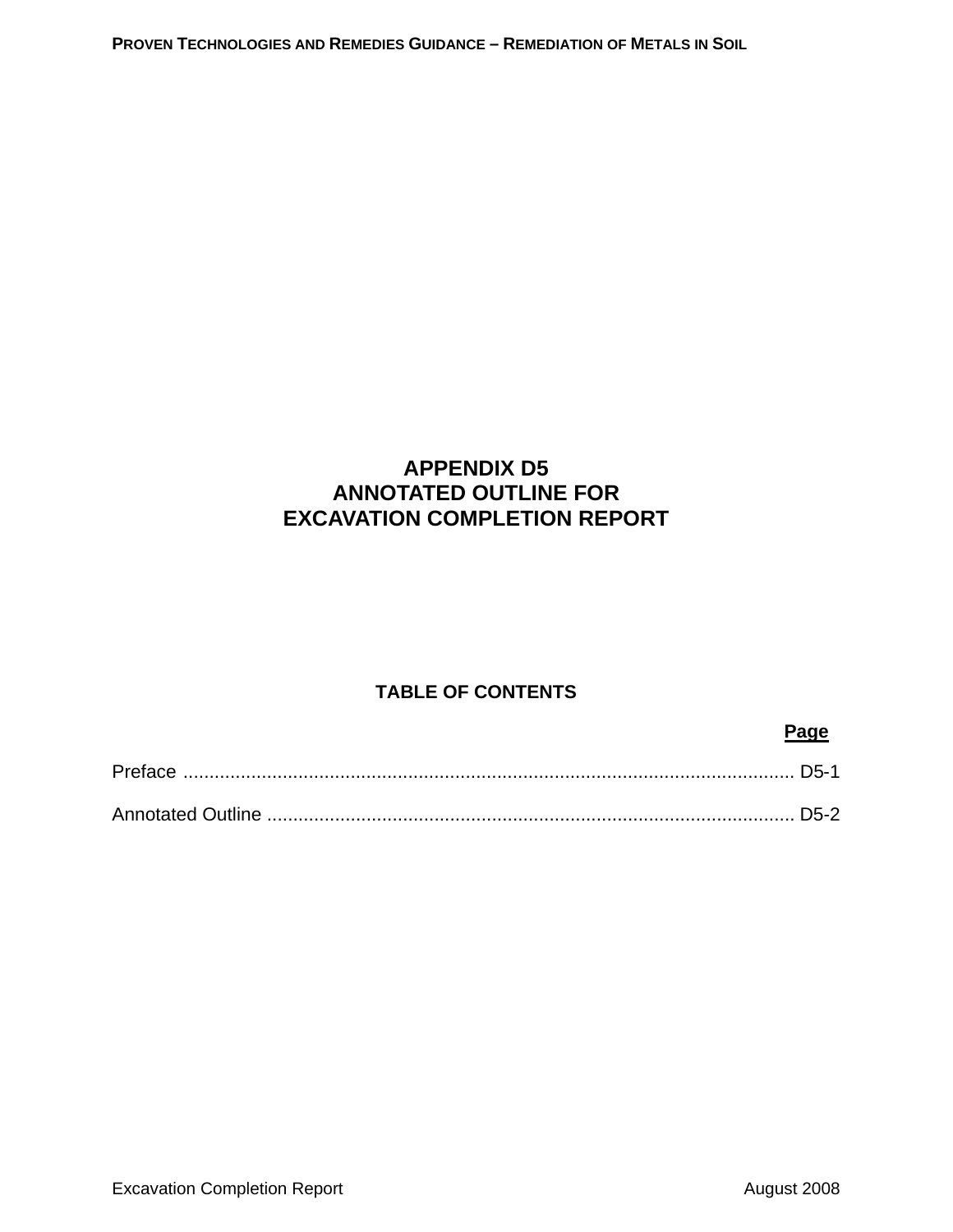# **PREFACE**

This appendix includes an annotated outline that identifies potential content for an Excavation Completion Report. This outline is not intended to be prescriptive and should be adjusted as appropriate for the site-specific conditions.

This outline is for guidance only, and is applicable on a case-by-case basis. Some elements of the outline may apply to your site, while other elements may not. Additional elements than are addressed by this outline may also be needed.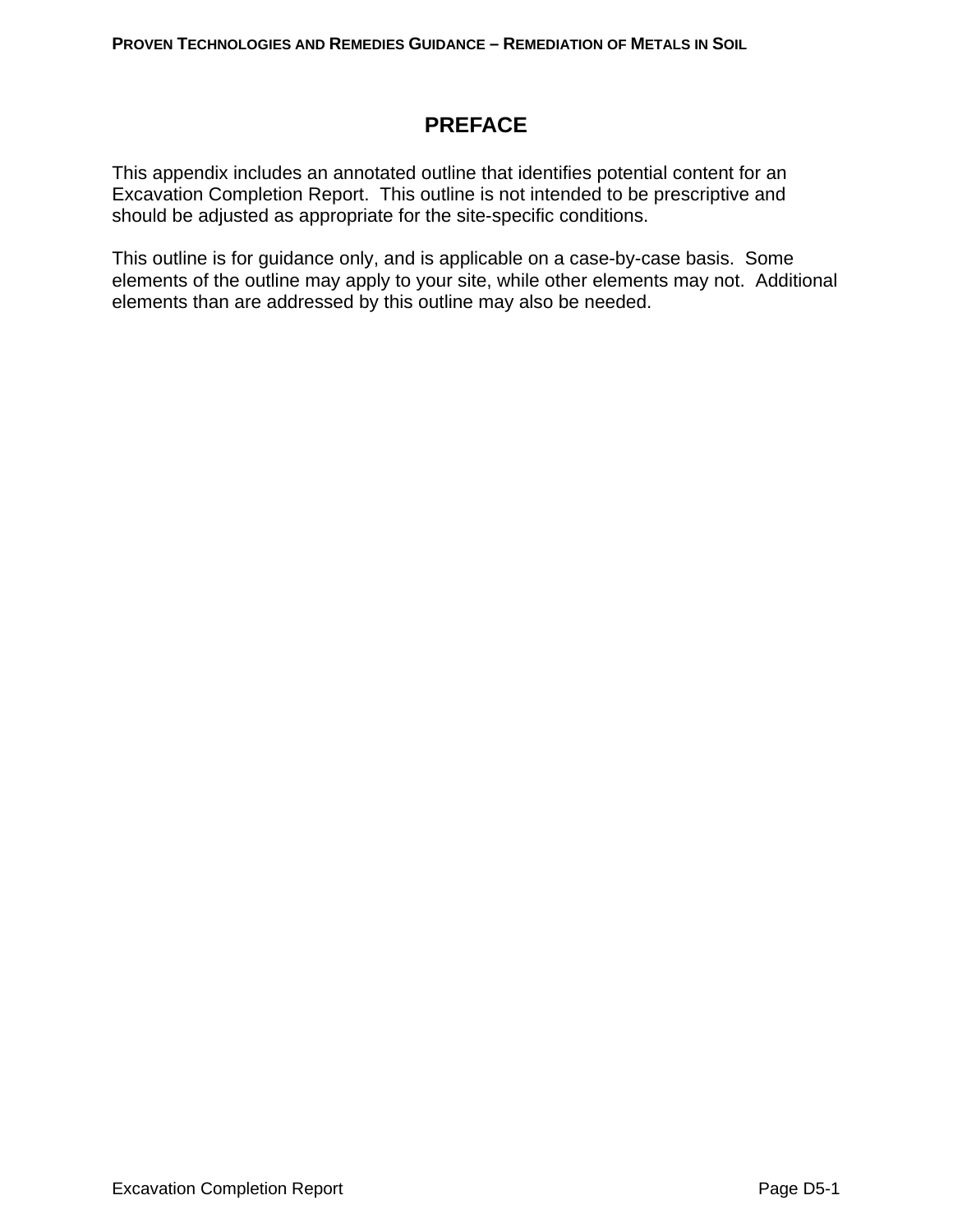# **ANNOTATED OUTLINE FOR EXCAVATION COMPETION REPORT**

# **TABLE OF CONTENTS**

#### 1.0 INTRODUCTION

- 1.1 Site Description and History
- 1.2 Previous Environmental Investigations
- 1.3 Excavation, Disposal, and Restoration Plan
- 1.4 Health and Safety Plan
- 2.0 PUBLIC PARTICIPATION

### 3.0 SITE PREPARATION ACTIVITIES

- 3.1 Mapping of Excavation Areas
- 3.2 Utility Survey
- 3.3 Permits
- 3.4 Backfill Source Selection

### 4.0 EXCAVATION ACTIVITIES

- 4.1 Site Clearing and Debris Removal
- 4.2 Excavation Activities
- 4.3 Stockpile Management
- 4.4 Confirmation Soil Sampling
	- 4.4.1 Confirmation Sampling
	- 4.4.2 Quality Control Samples
- 4.5 Site Restoration and Backfilling Activities
- 4.6 Surveying Activities

# 5.0 DATA INTERPRETATION

- 5.1 Laboratory Analysis
- 5.2 Evaluation of Laboratory Results
- 5.3 Interpretation of Confirmation Sample Findings
- 5.4 Quality Assurance and Quality Control Evaluation

#### 6.0 WASTE CHARACTERIZATION AND DISPOSAL

- 6.1 Soil Stockpiles
	- 6.1.1 Laboratory Analysis
	- 6.1.2 Evaluation of Laboratory Results
	- 6.1.3 Interpretation of Stockpile Sample Findings
- 6.2 Disposal
- 7.0 FIELD VARIANCES
- 8.0 AIR MONITORING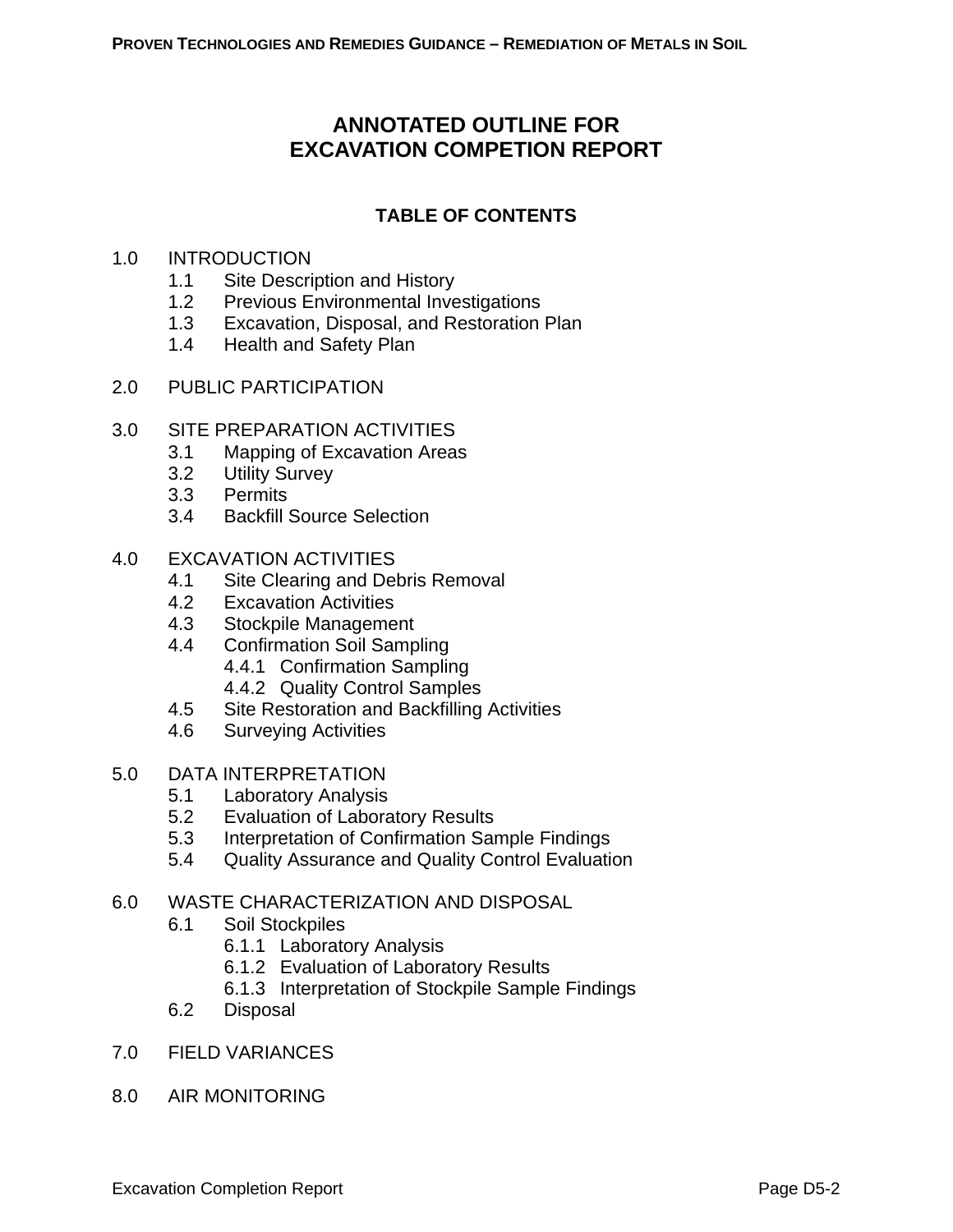# **TABLE OF CONTENTS (Continued)**

#### 9.0 POST-CLEANUP EVALUATION (if applicable)

#### 10.0 SUMMARY AND CONCLUSIONS

#### 11.0 REFERENCES

#### **FIGURES**

Site Location Map Site and Vicinity Map Excavation Plan – As-Built Sidewall Confirmation Sample Location Map Excavation Floor Confirmation Sample Location Map Site Grading Plan – As-Built

#### TABLES

Summary of Excavation Depths Assumed and Actual Soil Quantities Summary of Soil Confirmation Sample Data Summary of Backfill Material Data Stockpile Analytical Results Environmental Monitoring – Summary of Dust Data Environmental Monitoring – Summary of Metal Data Post-Cleanup Evaluation (if applicable)

#### APPENDICES

Backfill Soil Sampling Laboratory Data Quality Assurance Soil Sampling Laboratory Data Air Monitoring Laboratory Data Worker Air Monitoring Laboratory Data Geotechnical Test Data Waste Manifests and Weight Tickets Landfill Approval Documentation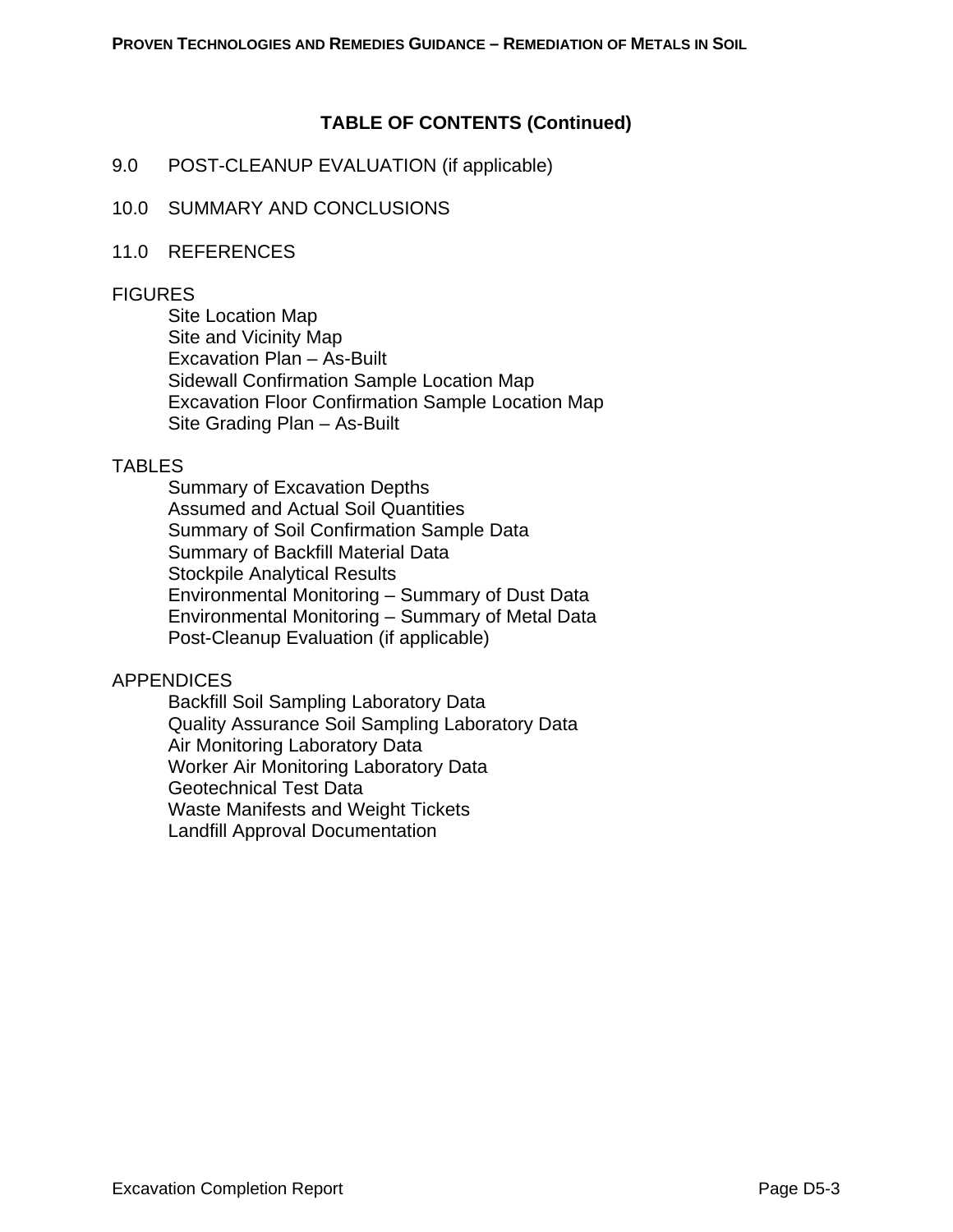### **1.0 INTRODUCTION**

*Instructions: State the purpose of the report. Introduce the site, its location, and history. Summarize previous investigations. Include pertinent information that addresses site background, hydrogeologic conditions, and the nature and extent of contaminants. Identify and outline the key elements of the plan. Identify the Health and Safety Plan and outline the health and safety measures and monitoring undertaken during the cleanup action.* 

- 1.1 SITE DESCRIPTION AND HISTORY
- 1.2 PREVIOUS ENVIRONMENTAL INVESTIGATIONS
- 1.3 EXCAVATION, DISPOSAL, AND RESTORATION PLAN
- 1.4 HEALTH AND SAFETY PLAN

# **2.0 PUBLIC PARTICIPATION**

*Instructions: Describe the public participation activities associated with the cleanup action.* 

# **3.0 SITE PREPARATION ACTIVITIES**

*Instructions: Describe the major activities used to prepare the site for excavation (e.g., mapping of excavation areas, utilities surveys, permits obtained, backfill source selection). Describe the source of backfill material and the chemical analyses conducted on the material.* 

- 3.1 MAPPING OF EXCAVATION AREAS
- 3.2 UTILITY SURVEY
- 3.3 PERMITS
- 3.4 BACKFILL SOURCE SELECTION

# **4.0 EXCAVATION ACTIVITIES**

*Instructions: Describe the major activities conducted during excavation.* 

- 4.1 SITE CLEARING AND DEBRIS REMOVAL
- 4.2 EXCAVATION ACTIVITIES
- 4.3 STOCKPILE MANAGEMENT
- 4.4 CONFIRMATION SOIL SAMPLING
	- 4.4.1 Confirmation Sampling
	- 4.4.2 Quality Control Samples
- 4.5 SITE RESTORATION AND BACKFILLING ACTIVITIES
- 4.6 SURVEYING ACTIVITIES